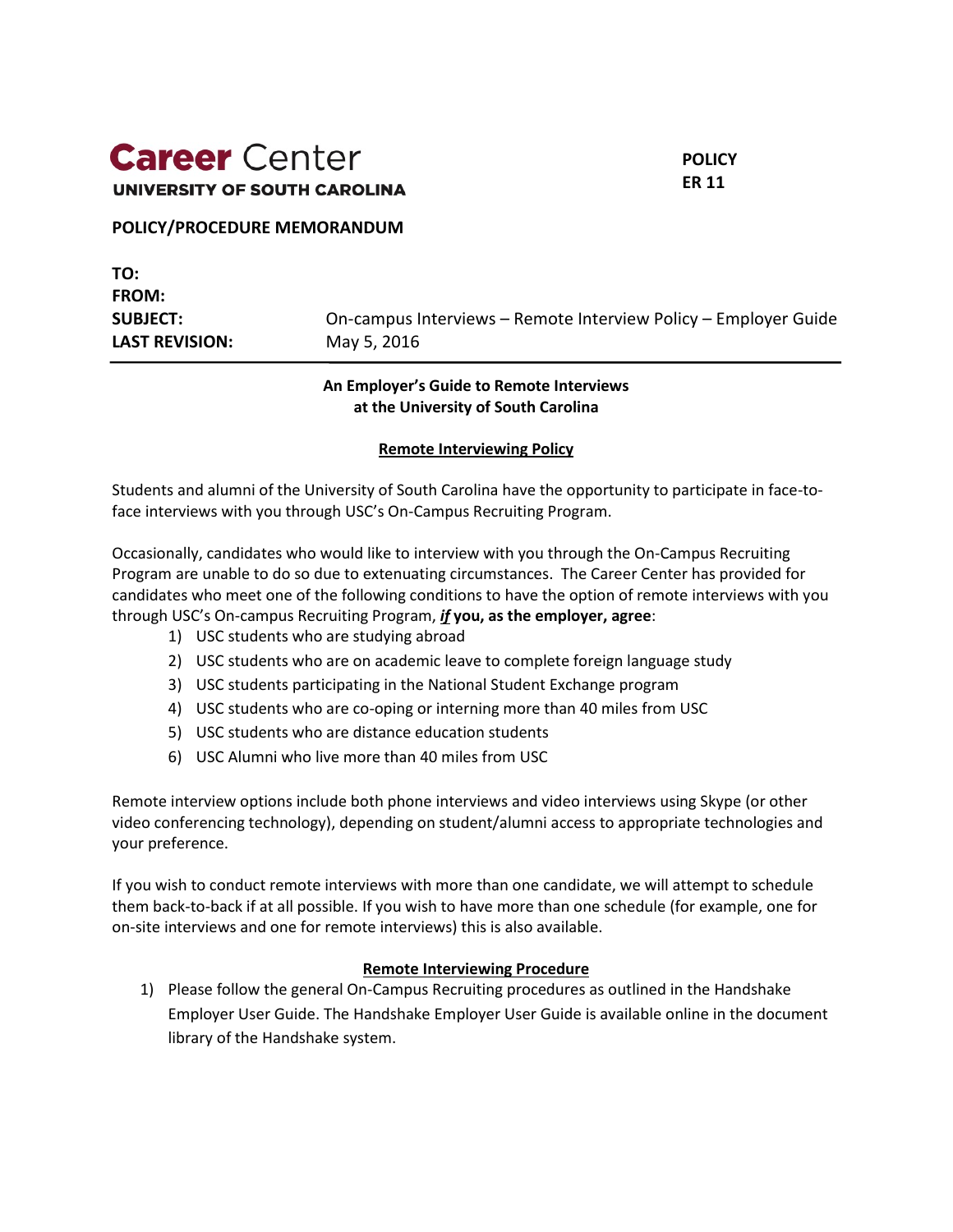#### **POLICY/PROCEDURE MEMORANDUM**

- 2) If a remote candidate is interested in your opportunity they must notify the Career Center's Recruiting Coordinator via email that they meet one of the conditions above **at the time that they request an interview with you in the Handshake system.** The Recruiting Coordinator is Kristin Knopf, and her email is [knopfk@mailbox.sc.edu.](mailto:knopfk@mailbox.sc.edu)
- 3) The Career Center's Recruiting Coordinator will then email you to let you know that a candidate in your applicant pool has remote status and to offer phone or video interview arrangements should you be interested in interviewing this candidate. USC will provide the phone or video conferencing technology and will incur the cost of the call/connection.
- 4) If you intend to select this candidate for an interview you must email the Career Center's Recruiting Coordinator of your intent **before making any other pre-selects.** You must also indicate if you prefer to conduct a phone interview or video interview with the candidate. **The earlier you can do so the better to allow ample time for scheduling.**
- 5) The Recruiting Coordinator will then contact the remote candidate **prior to your pre-select deadline** and will schedule an interview time that works for your interview schedule. This will occur between 8:30a.m and 5:00p.m. Eastern standard (or daylight) time, accounting for time zone differences. This will allow us to hold the time slot for the remote candidate before other candidates are notified that they have been accepted for an interview and allowed to sign up. In addition, for video interviews, this will allow the Recruiting Coordinator to adjust your schedule to add a minimum 15 minute "buffer" before each video interview to allow for technology "setup".
- 6) You may then proceed with your other pre-selects, but we ask that you still include the remote candidate(s) in your pre-selects.
- 7) On the day of your interviews, the Career Center's Recruiting Coordinator will provide you with the candidate's phone number and/or IP address for video interviews. The USC Career Center and the Darla Moore School of Business' Office of Career Management work jointly to provide remote interview facilities and are located just across the hall from one another. Depending on the type of interview you are conducting and type of candidate you are interviewing, the Recruiting Coordinator will assist you in relocating from your traditional interview room to the location of your phone or video interview. Following your phone or video interview with a